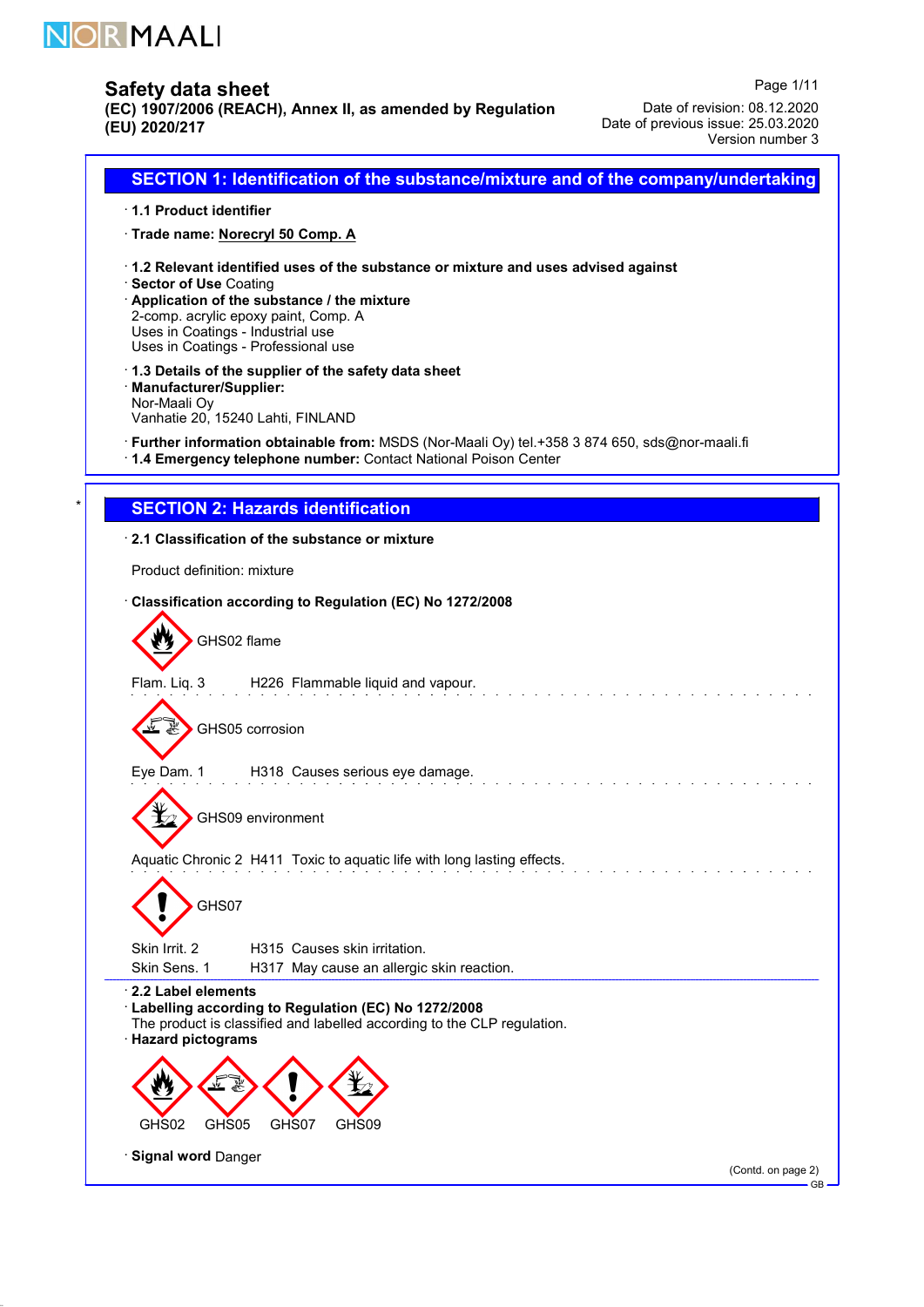

(EC) 1907/2006 (REACH), Annex II, as amended by Regulation (EU) 2020/217

Page 2/11 Date of revision: 08.12.2020 Date of previous issue: 25.03.2020 Version number 3

### Trade name: Norecryl 50 Comp. A

(Contd. of page 1)

|                                                                                                         | · Hazard-determining components of labelling:                                                         |  |  |  |  |
|---------------------------------------------------------------------------------------------------------|-------------------------------------------------------------------------------------------------------|--|--|--|--|
| butan-1-ol                                                                                              |                                                                                                       |  |  |  |  |
|                                                                                                         | Reaction mass of bis(1,2,2,6,6-pentamethyl-4-piperidyl)sebacate and methyl 1,2,2,6,6-pentamethyl-4-   |  |  |  |  |
| piperidylsebacate                                                                                       |                                                                                                       |  |  |  |  |
| maleic anhydride                                                                                        |                                                                                                       |  |  |  |  |
| <b>Hazard statements</b>                                                                                |                                                                                                       |  |  |  |  |
|                                                                                                         | H226 Flammable liquid and vapour.                                                                     |  |  |  |  |
| <b>H315 Causes skin irritation.</b>                                                                     |                                                                                                       |  |  |  |  |
|                                                                                                         | H318 Causes serious eye damage.                                                                       |  |  |  |  |
|                                                                                                         | H317 May cause an allergic skin reaction.                                                             |  |  |  |  |
|                                                                                                         | H411 Toxic to aquatic life with long lasting effects.                                                 |  |  |  |  |
| · Precautionary statements                                                                              |                                                                                                       |  |  |  |  |
| P <sub>210</sub>                                                                                        | Keep away from heat, hot surfaces, sparks, open flames and other ignition sources. No                 |  |  |  |  |
|                                                                                                         | smoking.                                                                                              |  |  |  |  |
| P273                                                                                                    | Avoid release to the environment.                                                                     |  |  |  |  |
| P280                                                                                                    | Wear protective gloves/protective clothing/eye protection/face protection/hearing                     |  |  |  |  |
|                                                                                                         | protection.                                                                                           |  |  |  |  |
|                                                                                                         | P305+P351+P338 IF IN EYES: Rinse cautiously with water for several minutes. Remove contact lenses, if |  |  |  |  |
|                                                                                                         | present and easy to do. Continue rinsing.                                                             |  |  |  |  |
|                                                                                                         | Immediately call a POISON CENTER/doctor.<br>P310                                                      |  |  |  |  |
|                                                                                                         | P403+P235<br>Store in a well-ventilated place. Keep cool.                                             |  |  |  |  |
| <b>Additional information:</b>                                                                          |                                                                                                       |  |  |  |  |
| EUH211 Warning! Hazardous respirable droplets may be formed when sprayed. Do not breathe spray or mist. |                                                                                                       |  |  |  |  |
| 2.3 Other hazards                                                                                       |                                                                                                       |  |  |  |  |
|                                                                                                         | <b>Results of PBT and vPvB assessment</b>                                                             |  |  |  |  |
| <b>PBT:</b> Not applicable.                                                                             |                                                                                                       |  |  |  |  |
|                                                                                                         | vPvB: Not applicable.                                                                                 |  |  |  |  |
|                                                                                                         |                                                                                                       |  |  |  |  |

## **SECTION 3: Composition/information on ingredients**

· 3.2 Chemical characterisation: Mixtures

52.0.1

· Description: Mixture of substances listed below with nonhazardous additions.

| xylene<br>Flam. Liq. 3, H226; Acute Tox. 4, H312; Acute Tox. 4, H332; Skin<br>Irrit. 2, H315                                                                                                      | $2.5 - 10\%$ |
|---------------------------------------------------------------------------------------------------------------------------------------------------------------------------------------------------|--------------|
| butan-1-ol<br>Flam. Liq. 3, H226; Eye Dam. 1, H318; Acute Tox. 4, H302; Skin<br>Irrit. 2, H315; STOT SE 3, H335-H336                                                                              | $2.5 - 10%$  |
| n-butyl acetate<br>Flam. Lig. 3, H226; STOT SE 3, H336                                                                                                                                            | $2.5 - 10%$  |
| butanone<br>Flam. Liq. 2, H225; Eye Irrit. 2, H319; STOT SE 3, H336                                                                                                                               | $2.5 - 10\%$ |
| trizinc bis(orthophosphate)<br>Aquatic Acute 1, H400; Aquatic Chronic 1, H410                                                                                                                     | $1 - 10%$    |
| ethylbenzene<br>Flam. Liq. 2, H225; STOT RE 2, H373; Asp. Tox. 1, H304; Acute<br>Tox. 4, H332                                                                                                     | $1 - 2.5%$   |
| 12-hydroxyoctadecanoic acid, reaction products with 1,3-<br>benzenedimethanamine and hexamethylenediamine<br>Acute Tox. 4, H312; Acute Tox. 4, H332; Aquatic Chronic 4, H413                      | $1 - 2.5%$   |
| Reaction mass of bis(1,2,2,6,6-pentamethyl-4-piperidyl)sebacate<br>and methyl 1,2,2,6,6-pentamethyl-4-piperidylsebacate<br>Aquatic Acute 1, H400; Aquatic Chronic 1, H410; Skin Sens. 1A,<br>H317 | $< 0.7\%$    |
|                                                                                                                                                                                                   |              |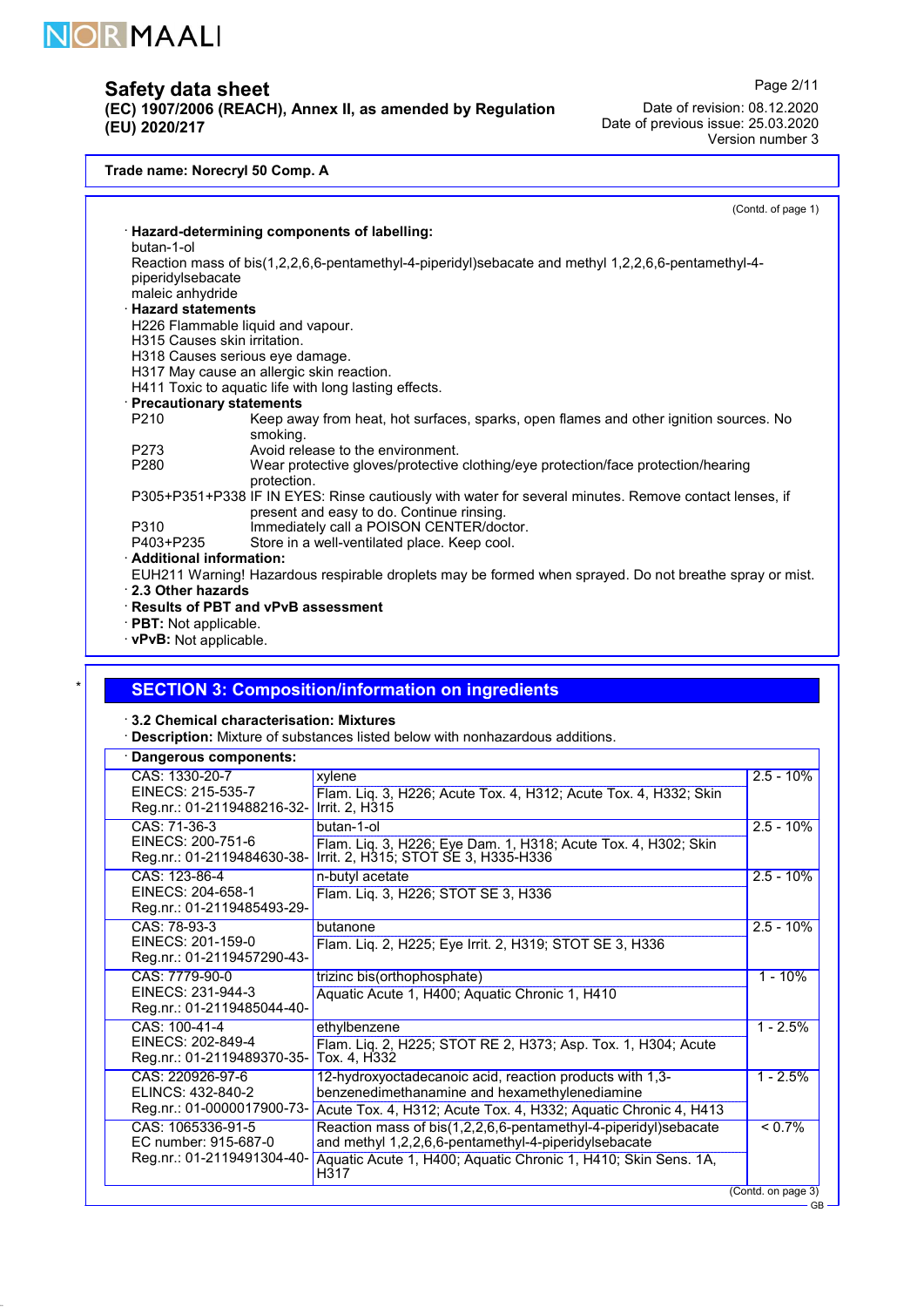

(EC) 1907/2006 (REACH), Annex II, as amended by Regulation (EU) 2020/217

Page 3/11 Date of revision: 08.12.2020 Date of previous issue: 25.03.2020 Version number 3

Trade name: Norecryl 50 Comp. A

|                            |                                                                       | (Contd. of page 2) |
|----------------------------|-----------------------------------------------------------------------|--------------------|
| CAS: 1314-13-2             | zinc oxide                                                            | $< 0.7\%$          |
| EINECS: 215-222-5          | Aquatic Acute 1, H400; Aquatic Chronic 1, H410                        |                    |
| Reg.nr.: 01-2119463881-32- |                                                                       |                    |
| CAS: 108-88-3              | toluene                                                               | $< 0.3\%$          |
| EINECS: 203-625-9          | Flam. Liq. 2, H225; Repr. 2, H361d; STOT RE 2, H373; Asp. Tox. 1,     |                    |
|                            | Reg.nr.: 01-2119471310-51- H304; Skin Irrit. 2, H315; STOT SE 3, H336 |                    |
|                            |                                                                       |                    |

· Additional information:

Contains:  $> 1 %$  TiO<sub>2</sub> (<10 µm)

For the wording of the listed hazard phrases refer to section 16.

## SECTION 4: First aid measures

### · 4.1 Description of first aid measures

· General information:

Never give anything by mouth or induce vomiting to an unconscious person or a person who has convulsions. · After inhalation:

Remove person exposed to excessive solvent concentrations to fresh air, keep patient warm and at rest. If breathing is irregular, call national emergency number, if needed start giving artificial respiration and seek medical advice.

· After skin contact:

Remove contaminated clothing and shoes. Wash skin thoroughly with soap and water or use recognised skin cleanser. Do NOT use solvents or thinners.

· After eye contact:

Check for and remove any contact lenses. Immediately flush eyes with running water for at least 15 minutes, keeping eyelids open.

· After swallowing:

If swallowed, seek medical advice immediately and show the container or label. Keep person warm and at rest. Do not induce vomiting.

· Information for doctor: Treatment according to symptoms.

· 4.2 Most important symptoms and effects, both acute and delayed

No further relevant information available.

- · 4.3 Indication of any immediate medical attention and special treatment needed
- No further relevant information available.

### SECTION 5: Firefighting measures

· 5.1 Extinguishing media

52.0.1

- · Suitable extinguishing agents: Alcohol resistant foam, CO₂, powders, water spray.
- · For safety reasons unsuitable extinguishing agents: Water with full jet
- · 5.2 Special hazards arising from the substance or mixture No further relevant information available. · 5.3 Advice for firefighters
- Evacuate people from danger area and deny access to area. Remove containers from danger area and try to cool containers which cannot be removed safely. This material is toxic to aquatic life with long lasting effects. Fire water contamined with this material must be contained and prevented from being discharged to any waterway, sewer or drain.

· Protective equipment: Compressed air respirator and protective clothing.

# SECTION 6: Accidental release measures

· 6.1 Personal precautions, protective equipment and emergency procedures

No flares, smoking or flames in hazard area. Avoid breathing vapour or mist. Provide adequate ventilation. Wear appropriate respirator when ventilation is inadequate. Put on appropriate personal protective equipment. · 6.2 Environmental precautions:

Avoid dispersal of spilt material and runoff and contact with soil, waterways, drains and sewers. Inform the relevant authorities if the product has caused environmental pollution (sewers, waterways, soil or air). Water polluting material. May be harmful to the environment if released in large quantities.

#### · 6.3 Methods and material for containment and cleaning up:

Absorb liquid components with liquid-binding material (sand, peat or other absorbent material).

(Contd. on page 4)

GB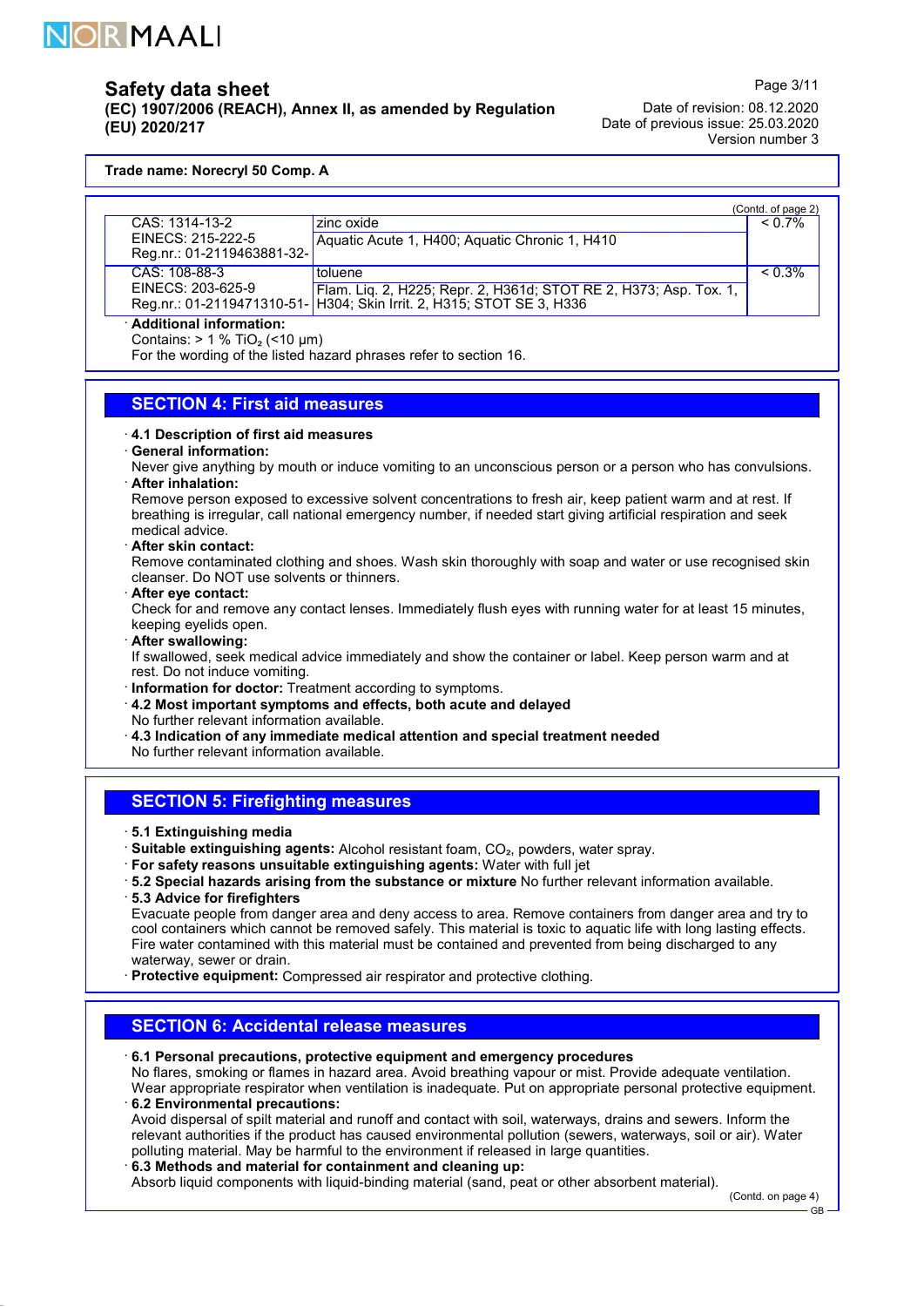

(EC) 1907/2006 (REACH), Annex II, as amended by Regulation (EU) 2020/217

Date of revision: 08.12.2020 Date of previous issue: 25.03.2020 Version number 3

Page 4/11

(Contd. of page 3)

#### Trade name: Norecryl 50 Comp. A

Ensure adequate ventilation.

### 6.4 Reference to other sections

- See Section 7 for information on safe handling.
- See Section 8 for information on personal protection equipment.
- See Section 13 for disposal information.

### SECTION 7: Handling and storage

#### · 7.1 Precautions for safe handling

Vapours are heavier than air and may spread along floors. Vapours may form explosive mixtures with air. Prevent the creation of flammable or explosive concentrations of vapours in air and avoid vapour concentrations higher than the occupational exposure limits. In addition, the product should only be used in areas from which all naked lights and other sources of ignition have been excluded. Electrical equipment should be protected to the appropriate standard. To dissipate static electricity during transfer, earth drum and connect to receiving container with bonding strap. Operators should wear antistatic footwear and clothing and floors should be of the conducting type. Keep container tightly closed. Keep away from heat, sparks and flame. No sparking tools should be used. Avoid contact with skin and eyes. Avoid the inhalation of dust, particulates, spray or mist arising from the application of this preparation. Avoid inhalation of dust from sanding. Eating, drinking and smoking should be prohibited in areas where this material is handled, stored and processed. Put on appropriate personal protective equipment (see section 8). Never use pressure to empty. Container is not a pressure vessel. Always keep in containers made from the same material as the original one.Comply with the health and safety at work laws.

When operators, whether spraying or not, have to work inside the spray booth, ventilation is unlikely to be sufficient to control particulates and solvent vapour in all cases. In such circumstances they should wear a compressed air-fed respirator during the spraying process and until such time as the particulates and solvent vapour concentration has fallen below the exposure limits.

### Information about fire - and explosion protection:

Vapours are heavier than air and may spread along floors. Vapours may form explosive mixtures with air.

#### · 7.2 Conditions for safe storage, including any incompatibilities

· Storage:

#### · Requirements to be met by storerooms and receptacles:

Store in accordance with local regulations. Observe label precautions. Store in a dry, cool and well-ventilated area. Keep away from heat and direct sunlight. Keep away from sources of ignition. Keep away from: oxidising agents, strong alkalis, strong acids. No smoking. Prevent unauthorised access. Containers that have been opened must be carefully resealed and kept upright to prevent leakage. Do not empty into drains. · Information about storage in one common storage facility: Not required.

· Further information about storage conditions: Keep container tightly sealed.

· 7.3 Specific end use(s) No further relevant information available.

### **SECTION 8: Exposure controls/personal protection**

· 8.1 Control parameters

· Additional information about design of technical facilities: No further data; see item 7.

### · Ingredients with limit values that require monitoring at the workplace:

### 1330-20-7 xylene

HTP Short-term value: 440 mg/m<sup>3</sup>, 100 ppm Long-term value:  $220 \text{ mg/m}^3$ , 50 ppm Sk; BMGV

71-36-3 butan-1-ol

52.0.1

- HTP Short-term value: 230 mg/m<sup>3</sup>, 75 ppm Long-term value:  $150 \text{ mg/m}^3$ , 50 ppm
- **Skin**

# 123-86-4 n-butyl acetate

- HTP Short-term value: 725 mg/m<sup>3</sup>, 150 ppm Long-term value:  $240 \text{ ma/m}^3$ , 50 ppm
	-

(Contd. on page 5)

GB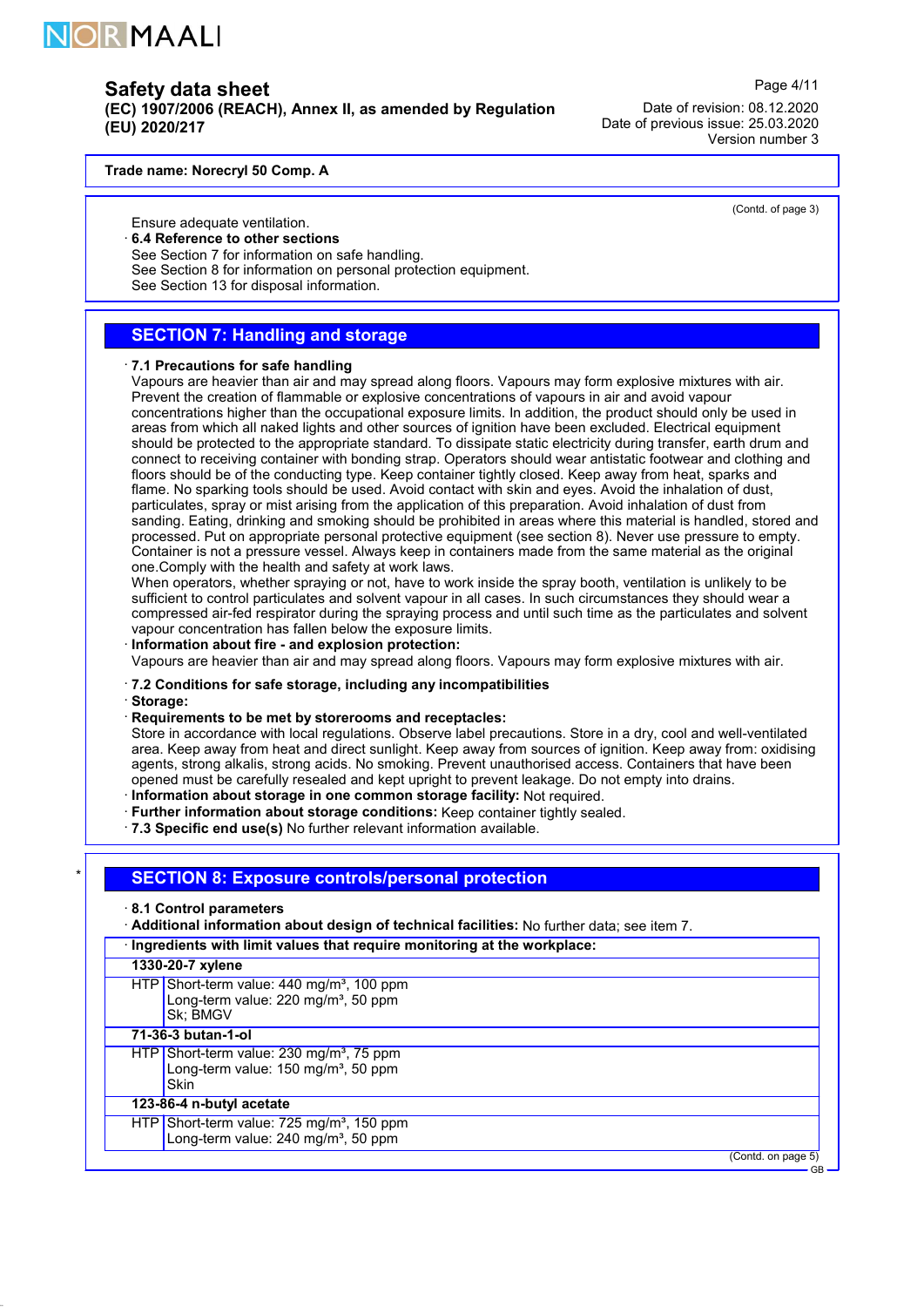

(EC) 1907/2006 (REACH), Annex II, as amended by Regulation (EU) 2020/217

Page 5/11 Date of revision: 08.12.2020 Date of previous issue: 25.03.2020 Version number 3

### Trade name: Norecryl 50 Comp. A

|                                                                                                                                    | (Contd. of page 4) |
|------------------------------------------------------------------------------------------------------------------------------------|--------------------|
| 78-93-3 butanone                                                                                                                   |                    |
| $HTP$ Short-term value: 300 mg/m <sup>3</sup> , 100 ppm<br>Long-term value: 60 mg/m <sup>3</sup> , 20 ppm<br>skin                  |                    |
| 100-41-4 ethylbenzene                                                                                                              |                    |
| HTP Short-term value: 880 mg/m <sup>3</sup> , 200 ppm<br>Long-term value: 220 mg/m <sup>3</sup> , 50 ppm<br>Sk; BMGV               |                    |
| 108-88-3 toluene                                                                                                                   |                    |
| $HTP$ Short-term value: 380 mg/m <sup>3</sup> , 100 ppm<br>Long-term value: 81 mg/m <sup>3</sup> , 50 ppm<br>Sk, Noise             |                    |
| · Ingredients with biological limit values:                                                                                        |                    |
| 1330-20-7 xylene                                                                                                                   |                    |
| BMGV 5.0 mmol/l creatinine<br>Sampling time: post shift<br>Parameter: methyl hippuric acid of urine                                |                    |
| 100-41-4 ethylbenzene                                                                                                              |                    |
| BMGV 5.2 mmol/l creatinine<br>Sampling time: post shift after working week or exposure period<br>Parameter: mandelic acid of urine |                    |
| 108-88-3 toluene                                                                                                                   |                    |
| BMGV 500 nmol/l<br>Sampling time: Morning after working day<br>Parameter: blood's amount of toluene                                |                    |
| · Additional information:<br>The information is based on the valid lists at the time of manufacture (Finland 654/2020).            |                    |

#### · Personal protective equipment:

#### · General protective and hygienic measures:

Provide adequate ventilation. Where reasonably practicable, this should be achieved by the use of local exhaust ventilation and good general extraction. If these are not sufficient to maintain concentrations of particulates and solvent vapours below the HTP, suitable respiratory protection must be worn.

#### · Respiratory protection:

If ventilation is insufficient or if workers are exposed to concentrations above the exposure limit they must use half- or full mask with gas filter A (brown, organic substances), and when grinding P2 (IIb) -type dust filter. Mask with combined filter (gas & dust) A2-P2 must be used when spraying. In the continuous long-term work it is recommended to use motored air protector or separative protector (fresh air hood or compressed air hood or such).

### · Protection of hands:



Protective gloves

Selection of the glove material on consideration of the penetration times, rates of diffusion and the degradation · Material of gloves

Wear suitable gloves tested to EN374.

May be used, gloves(breakthrough time) 4 - 8 hours: butyl rubber, nitrile rubber

· Penetration time of glove material

The exact break through time has to be found out by the manufacturer of the protective gloves and has to be observed.

· Eye protection:



52.0.1

Tightly sealed goggles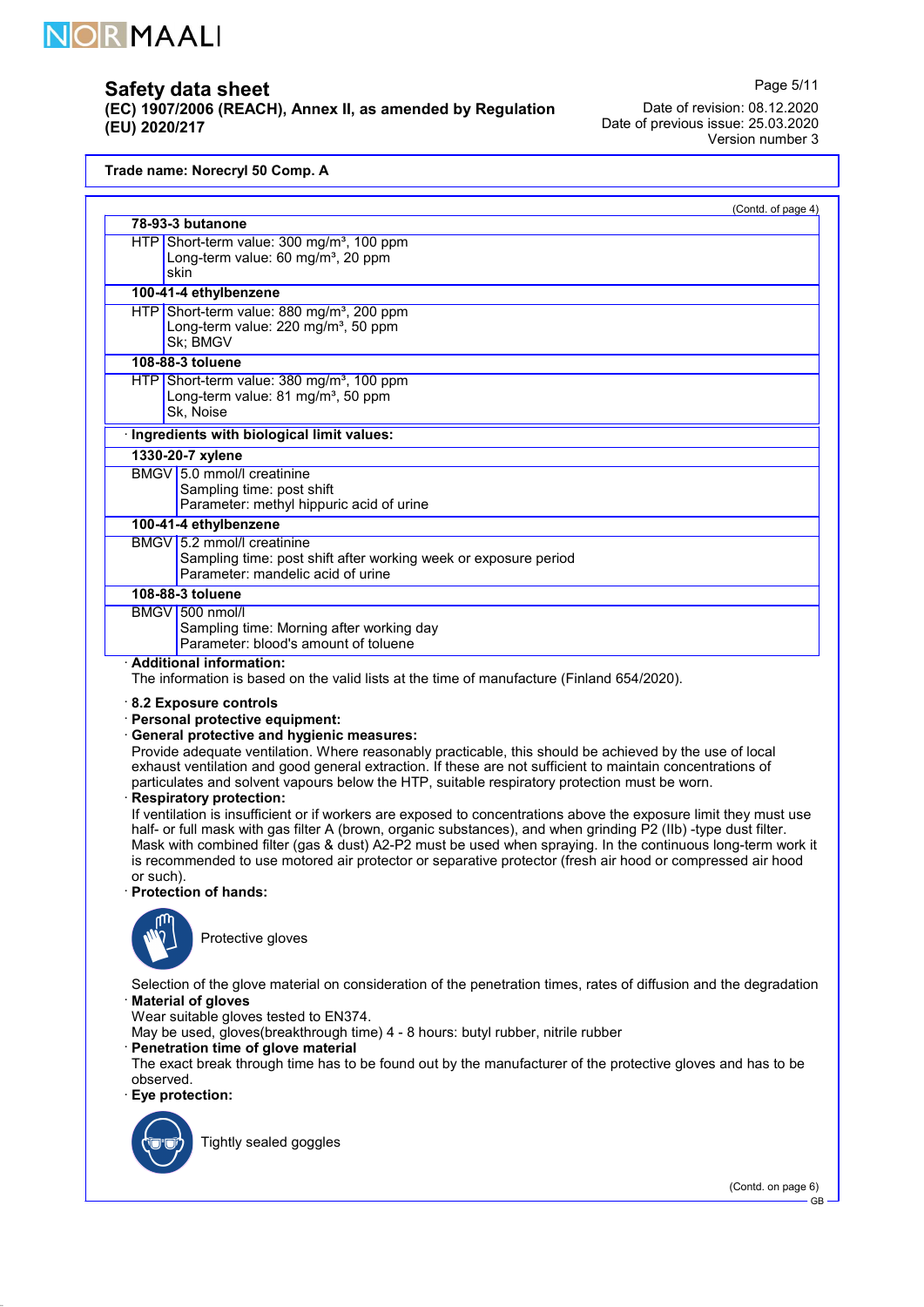

(EC) 1907/2006 (REACH), Annex II, as amended by Regulation (EU) 2020/217

Date of revision: 08.12.2020 Date of previous issue: 25.03.2020 Version number 3

### Trade name: Norecryl 50 Comp. A

· Body protection: Protective work clothing

| <b>SECTION 9: Physical and chemical properties</b>                                                                   |                                                                                                 |  |  |
|----------------------------------------------------------------------------------------------------------------------|-------------------------------------------------------------------------------------------------|--|--|
| 9.1 Information on basic physical and chemical properties<br><b>General Information</b><br>· Appearance:             |                                                                                                 |  |  |
| Form:<br>Colour:<br>· Odour:                                                                                         | Fluid<br>Colourful<br>Strong                                                                    |  |  |
| <b>○ Odour threshold:</b><br>pH-value:                                                                               | Not determined.<br>Not determined.                                                              |  |  |
| Change in condition<br><b>Melting point/freezing point:</b><br>Initial boiling point and boiling range: 137 - 143 °C | Undetermined.                                                                                   |  |  |
| · Flash point:                                                                                                       | 24 °C                                                                                           |  |  |
| · Flammability (solid, gas):                                                                                         | Not applicable.                                                                                 |  |  |
| Ignition temperature:                                                                                                | 500 °C                                                                                          |  |  |
| <b>Decomposition temperature:</b>                                                                                    | Not determined.                                                                                 |  |  |
| Auto-ignition temperature:                                                                                           | Product is not selfigniting.                                                                    |  |  |
| <b>Explosive properties:</b>                                                                                         | Product is not explosive. However, formation of explosive air/<br>vapour mixtures are possible. |  |  |
| <b>Explosion limits:</b><br>Lower:<br>Upper:                                                                         | $1$ vol- $%$<br>11 vol-%                                                                        |  |  |
| · Vapour pressure:                                                                                                   | Not determined.                                                                                 |  |  |
| Density at 20 °C:<br><b>Relative density</b><br>· Vapour density<br><b>Evaporation rate</b>                          | 1.4 $g/cm3$<br>Not determined.<br>Not determined.<br>Not determined.                            |  |  |
| Solubility in / Miscibility with<br>water:                                                                           | Not miscible or difficult to mix.                                                               |  |  |
| · Partition coefficient: n-octanol/water:                                                                            | Not determined.                                                                                 |  |  |
| · Viscosity:<br>Dynamic:<br>Kinematic at 40 °C:                                                                      | Not determined.<br>$> 20.5$ mm <sup>2</sup> /s                                                  |  |  |
| 9.2 Other information                                                                                                | No further relevant information available.                                                      |  |  |

# SECTION 10: Stability and reactivity

· 10.1 Reactivity No specific test data related to reactivity available for this product or its ingredients.

· 10.2 Chemical stability

52.0.1

· Thermal decomposition / conditions to be avoided:

No decomposition if used according to specifications.

In confined or poorly ventilated spaces solvent may form an explosive mixture with air.

- · 10.3 Possibility of hazardous reactions
- Under normal conditions of storage and use, hazardous decomposition products should not be produced.
- · 10.4 Conditions to avoid No further relevant information available.

· 10.5 Incompatible materials: No further relevant information available.

(Contd. on page 7)

GB

Page 6/11

(Contd. of page 5)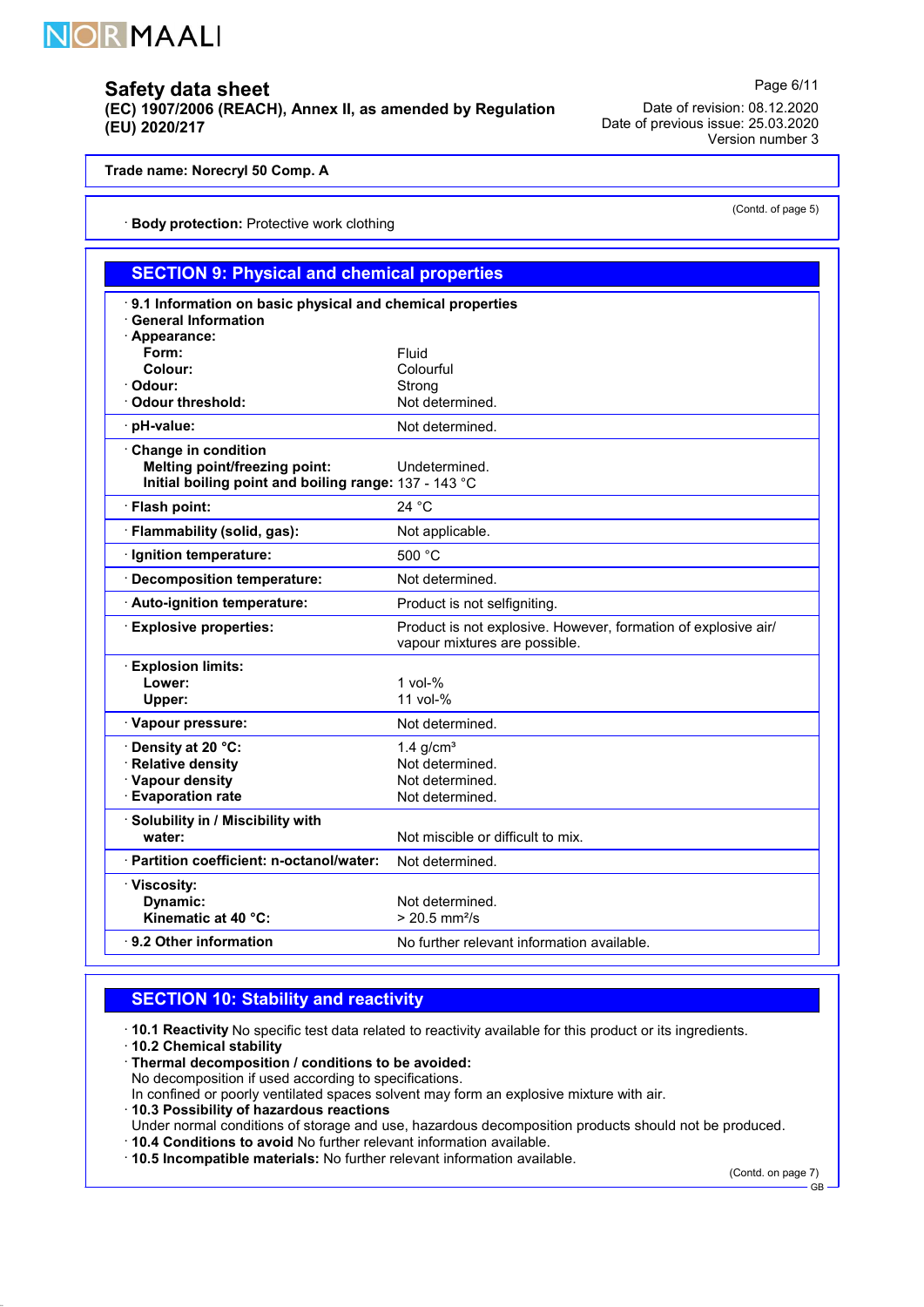

# Safety data sheet

(EC) 1907/2006 (REACH), Annex II, as amended by Regulation (EU) 2020/217

Date of revision: 08.12.2020 Date of previous issue: 25.03.2020 Version number 3

Page 7/11

(Contd. of page 6)

### Trade name: Norecryl 50 Comp. A

· 10.6 Hazardous decomposition products:

Under normal conditions of storage and use, hazardous decomposition products should not be produced.

# **SECTION 11: Toxicological information**

|  |  |  |  | $\cdot$ 11.1 Information on toxicological effects |  |
|--|--|--|--|---------------------------------------------------|--|
|--|--|--|--|---------------------------------------------------|--|

· Acute toxicity Based on available data, the classification criteria are not met.

|                                  | · LD/LC50 values relevant for classification:                                                                                                                                                                       |                                                                                                                                                                                                                           |  |  |  |
|----------------------------------|---------------------------------------------------------------------------------------------------------------------------------------------------------------------------------------------------------------------|---------------------------------------------------------------------------------------------------------------------------------------------------------------------------------------------------------------------------|--|--|--|
|                                  | 1330-20-7 xylene                                                                                                                                                                                                    |                                                                                                                                                                                                                           |  |  |  |
| Oral                             | LD50                                                                                                                                                                                                                | 4,300 mg/kg (rat)                                                                                                                                                                                                         |  |  |  |
| Dermal                           | LD50                                                                                                                                                                                                                | 3,200 mg/kg (rabbit)                                                                                                                                                                                                      |  |  |  |
|                                  |                                                                                                                                                                                                                     | Inhalative LC50/4 h $21.7$ mg/l (rat)                                                                                                                                                                                     |  |  |  |
| 71-36-3 butan-1-ol               |                                                                                                                                                                                                                     |                                                                                                                                                                                                                           |  |  |  |
| Oral                             | LD50                                                                                                                                                                                                                | 790 mg/kg (rat)                                                                                                                                                                                                           |  |  |  |
| Dermal                           | LD <sub>50</sub>                                                                                                                                                                                                    | 3,400 mg/kg (rabbit)                                                                                                                                                                                                      |  |  |  |
|                                  |                                                                                                                                                                                                                     | Inhalative LC50/4 h $8,000$ mg/l (rat)                                                                                                                                                                                    |  |  |  |
| 123-86-4 n-butyl acetate         |                                                                                                                                                                                                                     |                                                                                                                                                                                                                           |  |  |  |
| Oral                             | LD50                                                                                                                                                                                                                | 10,760 mg/kg (rat) (OECD 423)                                                                                                                                                                                             |  |  |  |
| Dermal                           | LD50                                                                                                                                                                                                                | 14,112 mg/kg (rabbit) (OECD 402)                                                                                                                                                                                          |  |  |  |
|                                  |                                                                                                                                                                                                                     | Inhalative LC50/4 h $23.4$ mg/l (rat) (OECD 403)                                                                                                                                                                          |  |  |  |
| 78-93-3 butanone                 |                                                                                                                                                                                                                     |                                                                                                                                                                                                                           |  |  |  |
| Oral                             | <b>LD50</b>                                                                                                                                                                                                         | 3,300 mg/kg (rat)                                                                                                                                                                                                         |  |  |  |
| Dermal                           | LD50                                                                                                                                                                                                                | 5,000 mg/kg (rabbit)                                                                                                                                                                                                      |  |  |  |
|                                  |                                                                                                                                                                                                                     | 7779-90-0 trizinc bis(orthophosphate)                                                                                                                                                                                     |  |  |  |
| Oral                             | <b>LD50</b>                                                                                                                                                                                                         | $> 5,000$ mg/kg (rat)                                                                                                                                                                                                     |  |  |  |
| 100-41-4 ethylbenzene            |                                                                                                                                                                                                                     |                                                                                                                                                                                                                           |  |  |  |
| Oral                             | LD50                                                                                                                                                                                                                | 3,500 mg/kg (rat)                                                                                                                                                                                                         |  |  |  |
| Dermal                           | LD50                                                                                                                                                                                                                | 17,800 mg/kg (rabbit)                                                                                                                                                                                                     |  |  |  |
|                                  |                                                                                                                                                                                                                     | Inhalative LC50/4 h $\vert$ 4,000 mg/l (rabbit)                                                                                                                                                                           |  |  |  |
|                                  |                                                                                                                                                                                                                     | 220926-97-6 12-hydroxyoctadecanoic acid, reaction products with 1,3-benzenedimethanamine and                                                                                                                              |  |  |  |
|                                  |                                                                                                                                                                                                                     | hexamethylenediamine                                                                                                                                                                                                      |  |  |  |
| Dermal                           | <b>LD50</b>                                                                                                                                                                                                         | 2,000 mg/kg (rat)                                                                                                                                                                                                         |  |  |  |
|                                  |                                                                                                                                                                                                                     | Inhalative LC50/4 h 3.56 mg/l (rat)                                                                                                                                                                                       |  |  |  |
| 1314-13-2 zinc oxide             |                                                                                                                                                                                                                     |                                                                                                                                                                                                                           |  |  |  |
| Oral                             | LD50                                                                                                                                                                                                                | $> 5,000$ mg/kg (rat)                                                                                                                                                                                                     |  |  |  |
| 108-88-3 toluene                 |                                                                                                                                                                                                                     |                                                                                                                                                                                                                           |  |  |  |
| Oral                             | LD50                                                                                                                                                                                                                | 5,000 mg/kg (rat)                                                                                                                                                                                                         |  |  |  |
| Dermal                           | LD50                                                                                                                                                                                                                | 12,124 mg/kg (rabbit)                                                                                                                                                                                                     |  |  |  |
|                                  |                                                                                                                                                                                                                     | Inhalative LC50/4 h $5,320$ mg/l (mouse)                                                                                                                                                                                  |  |  |  |
|                                  | · Primary irritant effect:                                                                                                                                                                                          |                                                                                                                                                                                                                           |  |  |  |
| <b>Skin corrosion/irritation</b> |                                                                                                                                                                                                                     |                                                                                                                                                                                                                           |  |  |  |
|                                  | Causes skin irritation.<br>Serious eye damage/irritation                                                                                                                                                            |                                                                                                                                                                                                                           |  |  |  |
| Causes serious eye damage.       |                                                                                                                                                                                                                     |                                                                                                                                                                                                                           |  |  |  |
|                                  | Respiratory or skin sensitisation                                                                                                                                                                                   |                                                                                                                                                                                                                           |  |  |  |
|                                  | May cause an allergic skin reaction.                                                                                                                                                                                |                                                                                                                                                                                                                           |  |  |  |
|                                  | Other information (about experimental toxicology):                                                                                                                                                                  |                                                                                                                                                                                                                           |  |  |  |
|                                  | Exposure to component solvent vapour concentrations in excess of the stated occupational exposure limit may                                                                                                         |                                                                                                                                                                                                                           |  |  |  |
|                                  | result in adverse health effects such as mucous membrane and respiratory system irritation and adverse<br>effects on the kidneys, liver and central nervous system. Solvents may cause some of the above effects by |                                                                                                                                                                                                                           |  |  |  |
|                                  | absorption through the skin. Symptoms and signs include headache, dizziness, fatigue, muscular weakness,                                                                                                            |                                                                                                                                                                                                                           |  |  |  |
|                                  | drowsiness and, in extreme cases, loss of consciousness. Repeated or prolonged contact with the preparation                                                                                                         |                                                                                                                                                                                                                           |  |  |  |
|                                  |                                                                                                                                                                                                                     | may cause removal of natural fat from the skin, resulting in non-allergic contact dermatitis and absorption<br>through the skin If splashed in the eves the liquid may cause irritation and reversible damage. Swallowing |  |  |  |

through the skin. If splashed in the eyes, the liquid may cause irritation and reversible damage. Swallowing may cause nausea, diarrhea, vomiting, gastro-intestinal irritation and chemical pneumonia.

<sup>(</sup>Contd. on page 8)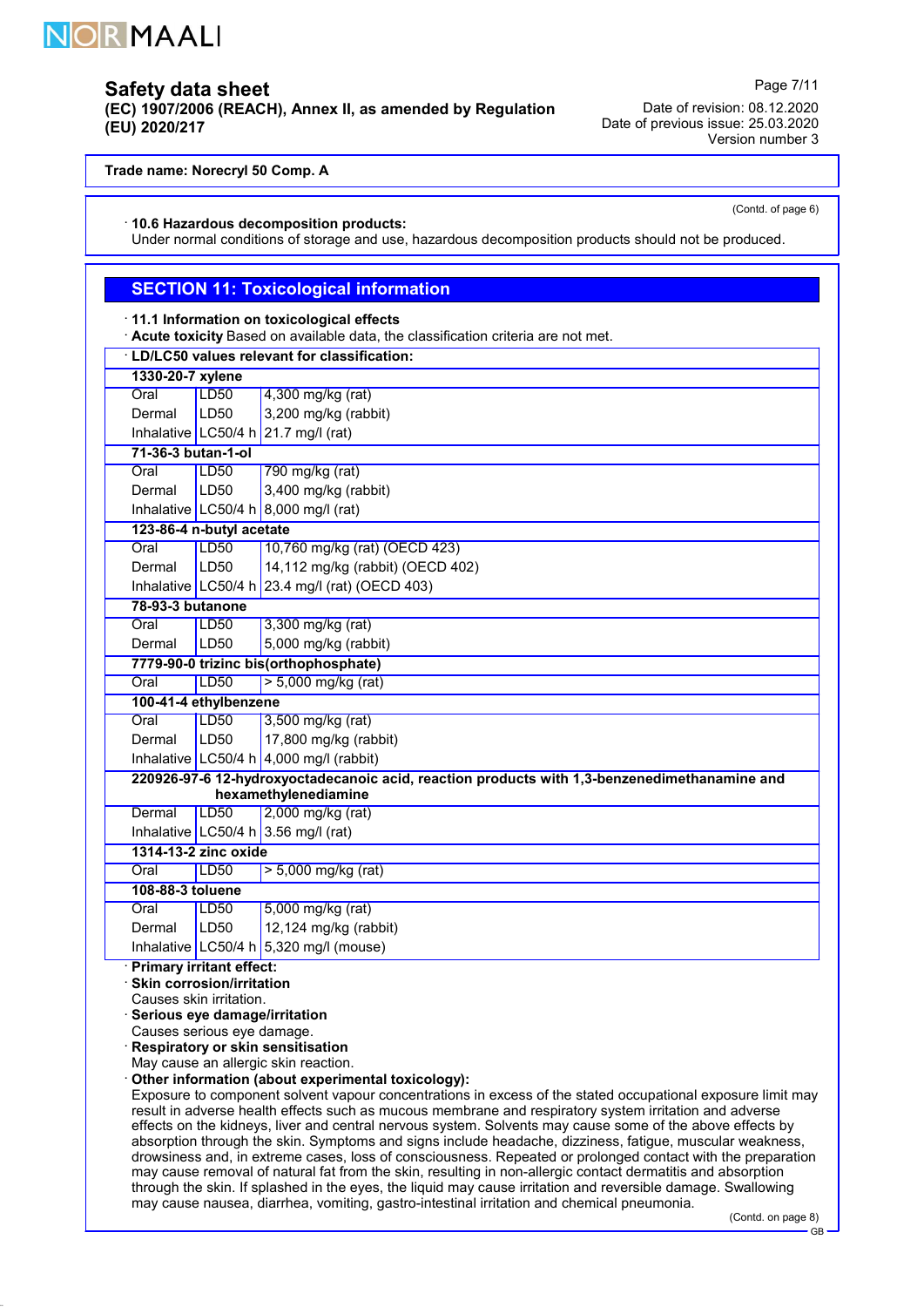

# Safety data sheet

(EC) 1907/2006 (REACH), Annex II, as amended by Regulation (EU) 2020/217

Page 8/11

Date of revision: 08.12.2020 Date of previous issue: 25.03.2020 Version number 3

Trade name: Norecryl 50 Comp. A

(Contd. of page 7)

### · Additional toxicological information:

· CMR effects (carcinogenity, mutagenicity and toxicity for reproduction) Ethylbenzene may cause cancer to humans (carcinogenic, group 2B, IARC), but information available is insufficient for satisfactory estimate.

· Germ cell mutagenicity Based on available data, the classification criteria are not met.

· Carcinogenicity Based on available data, the classification criteria are not met.

· Reproductive toxicity Based on available data, the classification criteria are not met.

· STOT-single exposure Based on available data, the classification criteria are not met.

· STOT-repeated exposure Based on available data, the classification criteria are not met.

· Aspiration hazard Based on available data, the classification criteria are not met.

### SECTION 12: Ecological information

|                                                        | 12.1 Toxicity                                                                                                                                                                                                                                                                                                                                 |  |  |
|--------------------------------------------------------|-----------------------------------------------------------------------------------------------------------------------------------------------------------------------------------------------------------------------------------------------------------------------------------------------------------------------------------------------|--|--|
|                                                        | · Aquatic toxicity:                                                                                                                                                                                                                                                                                                                           |  |  |
| 1330-20-7 xylene                                       |                                                                                                                                                                                                                                                                                                                                               |  |  |
|                                                        | 48-h EC50 165 mg/L (Daphnia magna)                                                                                                                                                                                                                                                                                                            |  |  |
|                                                        | 96-h LC50 26.7 mg/L (Pimephales promelas)                                                                                                                                                                                                                                                                                                     |  |  |
|                                                        | 48-h LC50 86 mg/L (Leucuscus idus melanotus)                                                                                                                                                                                                                                                                                                  |  |  |
| 71-36-3 butan-1-ol                                     |                                                                                                                                                                                                                                                                                                                                               |  |  |
|                                                        | 96-h LC50   1.73 mg/L (Fathead minnow)                                                                                                                                                                                                                                                                                                        |  |  |
|                                                        | 123-86-4 n-butyl acetate                                                                                                                                                                                                                                                                                                                      |  |  |
|                                                        | 72-h EC50 647.7 mg/L (Desmodesmus subspicatus)                                                                                                                                                                                                                                                                                                |  |  |
|                                                        | 48-h EC50 44 mg/L (Daphnia magna)                                                                                                                                                                                                                                                                                                             |  |  |
|                                                        | 96-h LC50   18 mg/L (Pimephales promelas) (OECD 203)                                                                                                                                                                                                                                                                                          |  |  |
| <b>NOEC</b>                                            | 200 mg/L (Desmodesmus subspicatus)                                                                                                                                                                                                                                                                                                            |  |  |
|                                                        | 7779-90-0 trizinc bis(orthophosphate)                                                                                                                                                                                                                                                                                                         |  |  |
|                                                        | 48-h EC50 > 2.34 mg/L (Daphnia magna)                                                                                                                                                                                                                                                                                                         |  |  |
|                                                        | 100-41-4 ethylbenzene                                                                                                                                                                                                                                                                                                                         |  |  |
|                                                        | 48-h EC50 7.2 mg/L (Daphnia magna)                                                                                                                                                                                                                                                                                                            |  |  |
|                                                        | 96-h LC50 4.2 mg/L (Oncorhynchus mykiss)                                                                                                                                                                                                                                                                                                      |  |  |
|                                                        | 220926-97-6 12-hydroxyoctadecanoic acid, reaction products with 1,3-benzenedimethanamine and<br>hexamethylenediamine                                                                                                                                                                                                                          |  |  |
|                                                        | 72-h EC50 > 100 mg/L (Pseudokirchneriella subcapitata) (OECD 201)                                                                                                                                                                                                                                                                             |  |  |
|                                                        | 48-h EC50 > 100 mg/L (Daphnia magna) (OECD 202)                                                                                                                                                                                                                                                                                               |  |  |
|                                                        | 96-h LC50 > 100 mg/L (Oncorhynchus mykiss) (OECD 203)                                                                                                                                                                                                                                                                                         |  |  |
|                                                        | 1314-13-2 zinc oxide                                                                                                                                                                                                                                                                                                                          |  |  |
|                                                        | 48-h EC50 > 1,000 ppm (Daphnia magna)                                                                                                                                                                                                                                                                                                         |  |  |
|                                                        | 96-h LC50 $\vert$ 1.1 - 2.5 ppm (Oncorhynchus mykiss)                                                                                                                                                                                                                                                                                         |  |  |
| 108-88-3 toluene                                       |                                                                                                                                                                                                                                                                                                                                               |  |  |
|                                                        | 96-h LC50 5.8 mg/L (Oncorhynchus mykiss)                                                                                                                                                                                                                                                                                                      |  |  |
|                                                        | 48-h LC50 3.78 mg/L (Ceriodaphnia dubia)                                                                                                                                                                                                                                                                                                      |  |  |
| Biodegradation:<br>Xylene: readily<br>Toluene: readily | 12.2 Persistence and degradability<br>n-butyl acetate: 90 %, 28 d -> readily<br>Trizinc bis(orthophosphate): not readily<br>Ethylbenzene: readily<br>zinc oxide: not readily<br>12.3 Bioaccumulative potential<br>$X$ ylene: LogPow = 3,12 (low)<br>Ethylbenzene: LogPow = 3,15 (low)<br>Toluene: $LogPow = 2,73$ (low)<br>(Contd. on page 9) |  |  |
|                                                        |                                                                                                                                                                                                                                                                                                                                               |  |  |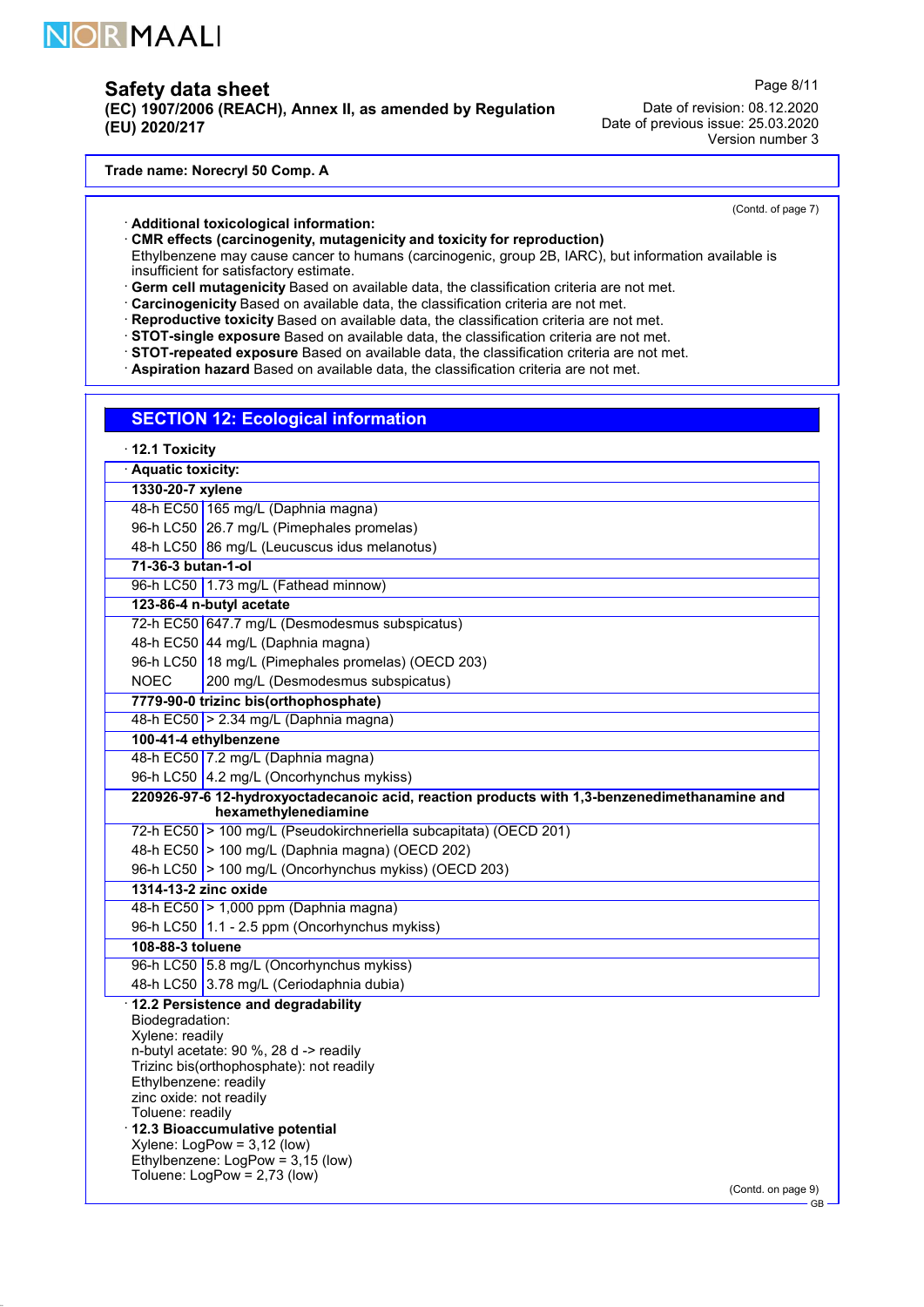

(EC) 1907/2006 (REACH), Annex II, as amended by Regulation (EU) 2020/217

Date of revision: 08.12.2020 Date of previous issue: 25.03.2020 Version number 3

Page 9/11

(Contd. of page 8)

#### Trade name: Norecryl 50 Comp. A

- · 12.4 Mobility in soil No further relevant information available.
- · Ecotoxical effects:
- · Remark: Toxic for fish
- · 12.5 Results of PBT and vPvB assessment
- · PBT: Not applicable.
- · vPvB: Not applicable.
- · 12.6 Other adverse effects No further relevant information available.

### SECTION 13: Disposal considerations

#### · 13.1 Waste treatment methods

· Recommendation

Do not allow to enter drains or watercourses. Material and/or container must be disposed of as hazardous waste.

### · European waste catalogue

08 01 11\* waste paint and varnish containing organic solvents or other hazardous substances

# · Uncleaned packaging:

### · Recommendation:

52.0.1

Empty, dry paint containers (hole made to the bottom) should be taken to collection centres for metallic paint packages. If this collecting/recycling centre doesn't exist, containers can be taken to a local dump pit. For more information contact your local waste disposal authorities or paint deliverer.

| <b>UN1263</b><br>PAINT, ENVIRONMENTALLY HAZARDOUS<br>PAINT, MARINE POLLUTANT<br>Marine Pollutant Material: trizinc bis(orthophosphate), zinc<br>oxide<br>· IATA<br><b>PAINT</b><br>14.3 Transport hazard class(es)<br>3 Flammable liquids.<br>3 Flammable liquids.<br>III<br>The environmental hazardous mark is only applicable for<br>packages containing more than 5 litres of liquids.<br>Symbol (fish and tree)<br>Warning: Flammable liquids. | <b>SECTION 14: Transport information</b>                |  |
|-----------------------------------------------------------------------------------------------------------------------------------------------------------------------------------------------------------------------------------------------------------------------------------------------------------------------------------------------------------------------------------------------------------------------------------------------------|---------------------------------------------------------|--|
|                                                                                                                                                                                                                                                                                                                                                                                                                                                     | 14.1 UN-Number<br><b>ADR, IMDG, IATA</b>                |  |
|                                                                                                                                                                                                                                                                                                                                                                                                                                                     | 14.2 UN proper shipping name<br>· ADR<br><b>IMDG</b>    |  |
|                                                                                                                                                                                                                                                                                                                                                                                                                                                     |                                                         |  |
|                                                                                                                                                                                                                                                                                                                                                                                                                                                     | · ADR, IMDG                                             |  |
|                                                                                                                                                                                                                                                                                                                                                                                                                                                     |                                                         |  |
|                                                                                                                                                                                                                                                                                                                                                                                                                                                     | · Class                                                 |  |
|                                                                                                                                                                                                                                                                                                                                                                                                                                                     | · IATA                                                  |  |
|                                                                                                                                                                                                                                                                                                                                                                                                                                                     | · Class                                                 |  |
|                                                                                                                                                                                                                                                                                                                                                                                                                                                     | 14.4 Packing group<br>· ADR, IMDG, IATA                 |  |
|                                                                                                                                                                                                                                                                                                                                                                                                                                                     | 14.5 Environmental hazards:<br>· Special marking (ADR): |  |
|                                                                                                                                                                                                                                                                                                                                                                                                                                                     | 14.6 Special precautions for user                       |  |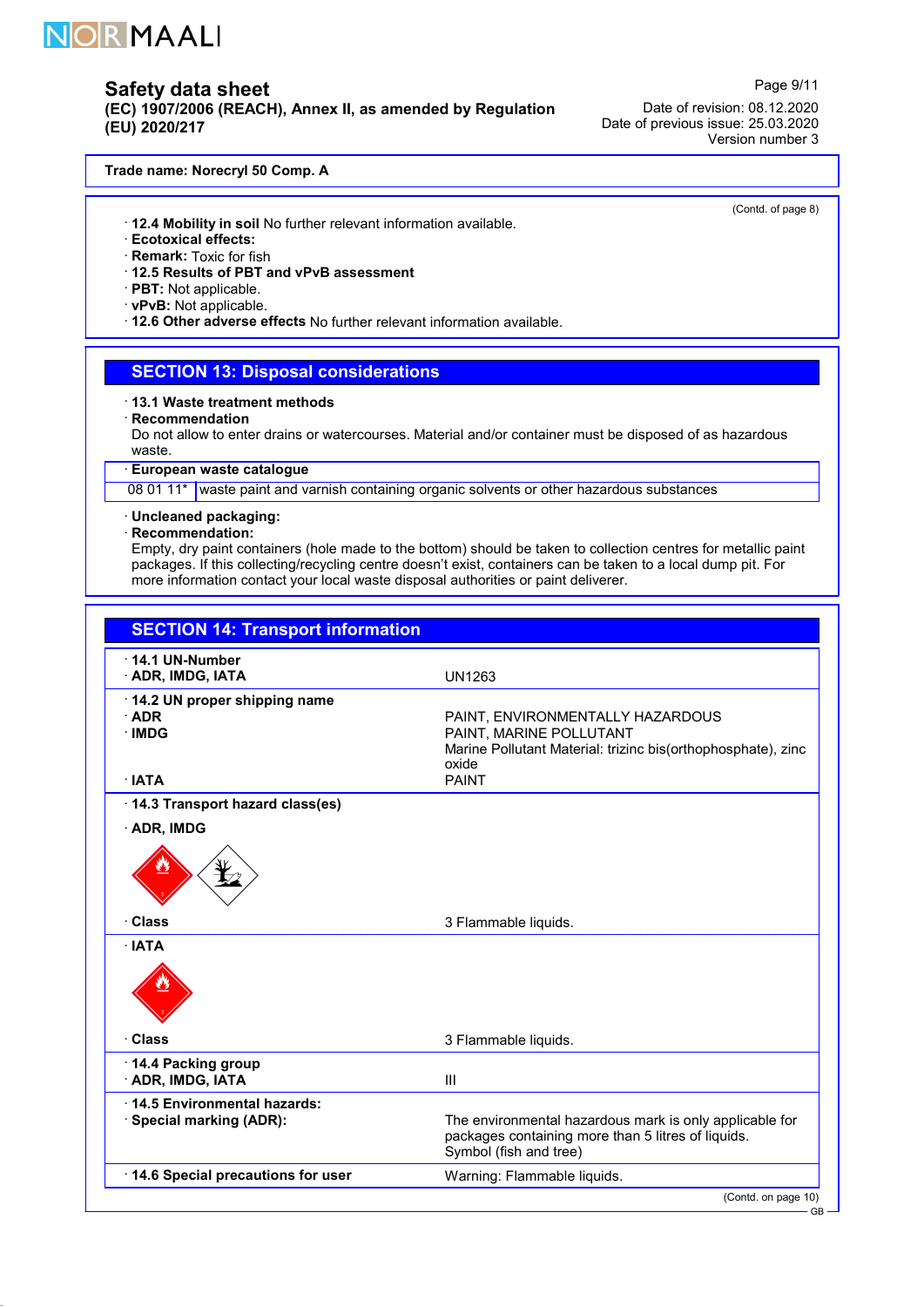

(EC) 1907/2006 (REACH), Annex II, as amended by Regulation (EU) 2020/217

Date of revision: 08.12.2020 Date of previous issue: 25.03.2020 Version number 3

Page 10/11

Trade name: Norecryl 50 Comp. A

|                                                                                   | (Contd. of page 9)                                         |
|-----------------------------------------------------------------------------------|------------------------------------------------------------|
| · Hazard identification number (Kemler code):<br><b>EMS Number:</b>               | 30<br>$F-E$ , $S-E$                                        |
| 14.7 Transport in bulk according to Annex II of<br><b>Marpol and the IBC Code</b> | Not applicable.                                            |
| · Transport/Additional information:                                               |                                                            |
| · ADR                                                                             |                                                            |
| Limited quantities (LQ)                                                           | 51.                                                        |
| Transport category                                                                | 3                                                          |
| Tunnel restriction code                                                           | D/E                                                        |
| <b>IMDG</b>                                                                       |                                                            |
| Limited quantities (LQ)                                                           | 5L                                                         |
| UN "Model Regulation":                                                            | UN 1263 PAINT, 3, III, ENVIRONMENTALLY<br><b>HAZARDOUS</b> |

## SECTION 15: Regulatory information

· 15.1 Safety, health and environmental regulations/legislation specific for the substance or mixture

· Directive 2012/18/EU

· Named dangerous substances - ANNEX I None of the ingredients is listed.

- Seveso category
- FLAMMABLE LIQUIDS

E2 Hazardous to the Aquatic Environment

P5c FLAMMABLE LIQUIDS

· Qualifying quantity (tonnes) for the application of lower-tier requirements 200 t

- · Qualifying quantity (tonnes) for the application of upper-tier requirements 500 t
- · REGULATION (EC) No 1907/2006 ANNEX XVII Conditions of restriction: 3, 48
- · 15.2 Chemical safety assessment: A Chemical Safety Assessment has not been carried out.

### SECTION 16: Other information

This information is based on our present knowledge. However, this shall not constitute a guarantee for any specific product features and shall not establish a legally valid contractual relationship.

#### **Relevant phrases**

- H225 Highly flammable liquid and vapour.
- H226 Flammable liquid and vapour.
- H302 Harmful if swallowed.
- H304 May be fatal if swallowed and enters airways.
- H312 Harmful in contact with skin.
- H315 Causes skin irritation.
- H317 May cause an allergic skin reaction.
- H318 Causes serious eye damage.
- H319 Causes serious eye irritation.
- H332 Harmful if inhaled.
- H335 May cause respiratory irritation.
- H336 May cause drowsiness or dizziness.
- H361d Suspected of damaging the unborn child.
- H373 May cause damage to organs through prolonged or repeated exposure.
- H400 Very toxic to aquatic life.
- H410 Very toxic to aquatic life with long lasting effects.
- H413 May cause long lasting harmful effects to aquatic life.
- · Contact: Nor-Maali Oy, tel. +358 3 874 650 or sds@nor-maali.fi
- · Abbreviations and acronyms:

52.0.1

- 
- Flam. Liq. 2: Flammable liquids Category 2 Flam. Liq. 3: Flammable liquids Category 3 Acute Tox. 4: Acute toxicity dermal Category 4
- Skin Irrit. 2: Skin corrosion/irritation Category 2
- Eye Dam. 1: Serious eye damage/eye irritation Category 1

(Contd. on page 11)

GB